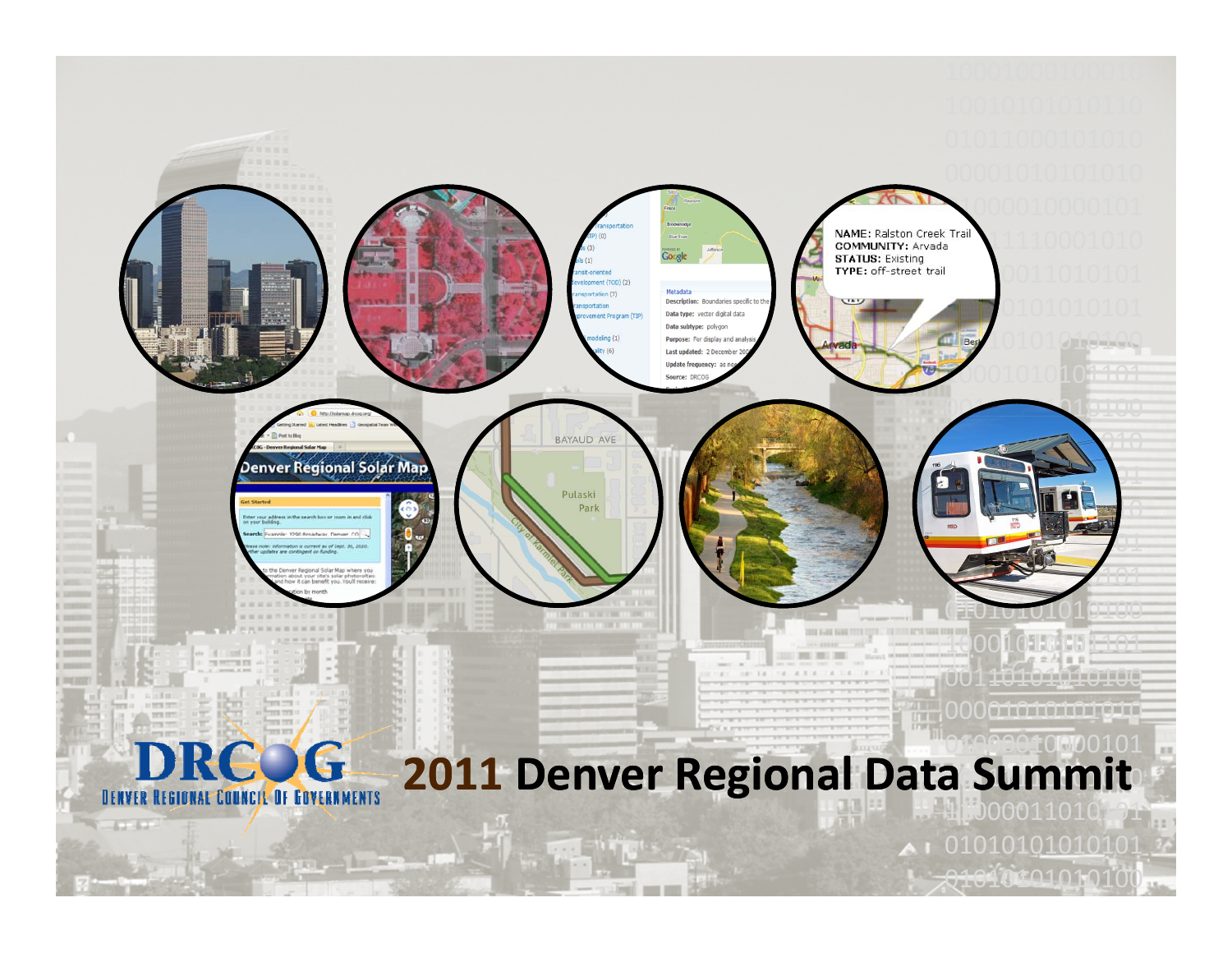#### 00001010101010Vision #1: Members only

| <b>Members-only</b>                                                                                                                                                                                                                       | <b>Mainly govt partners</b>                                                               |
|-------------------------------------------------------------------------------------------------------------------------------------------------------------------------------------------------------------------------------------------|-------------------------------------------------------------------------------------------|
| Sub-committees                                                                                                                                                                                                                            | Continue to develop framework datasets                                                    |
| <b>Sharing</b>                                                                                                                                                                                                                            | With consortium members only                                                              |
| Funding                                                                                                                                                                                                                                   | Grassroots-based, mainly our time, not \$<br>10                                           |
| <b>Flagship Product</b>                                                                                                                                                                                                                   | Framework data layers via secure FTP                                                      |
| Web-based                                                                                                                                                                                                                                 | Regional data catalog that can be utilized<br>(like DRCOGs)                               |
| Community                                                                                                                                                                                                                                 | Available to public through catalog or<br>each partner's website                          |
| Compact<br>the contract of the contract of the contract of the contract of the contract of the contract of the contract of the contract of the contract of the contract of the contract of the contract of the contract of the contract o | Agreement to share with 'official'<br>consortium members<br><b>LE CAPACAPADRE DAVA CA</b> |

00111110001010

110000110101

0101101011011

01010101010100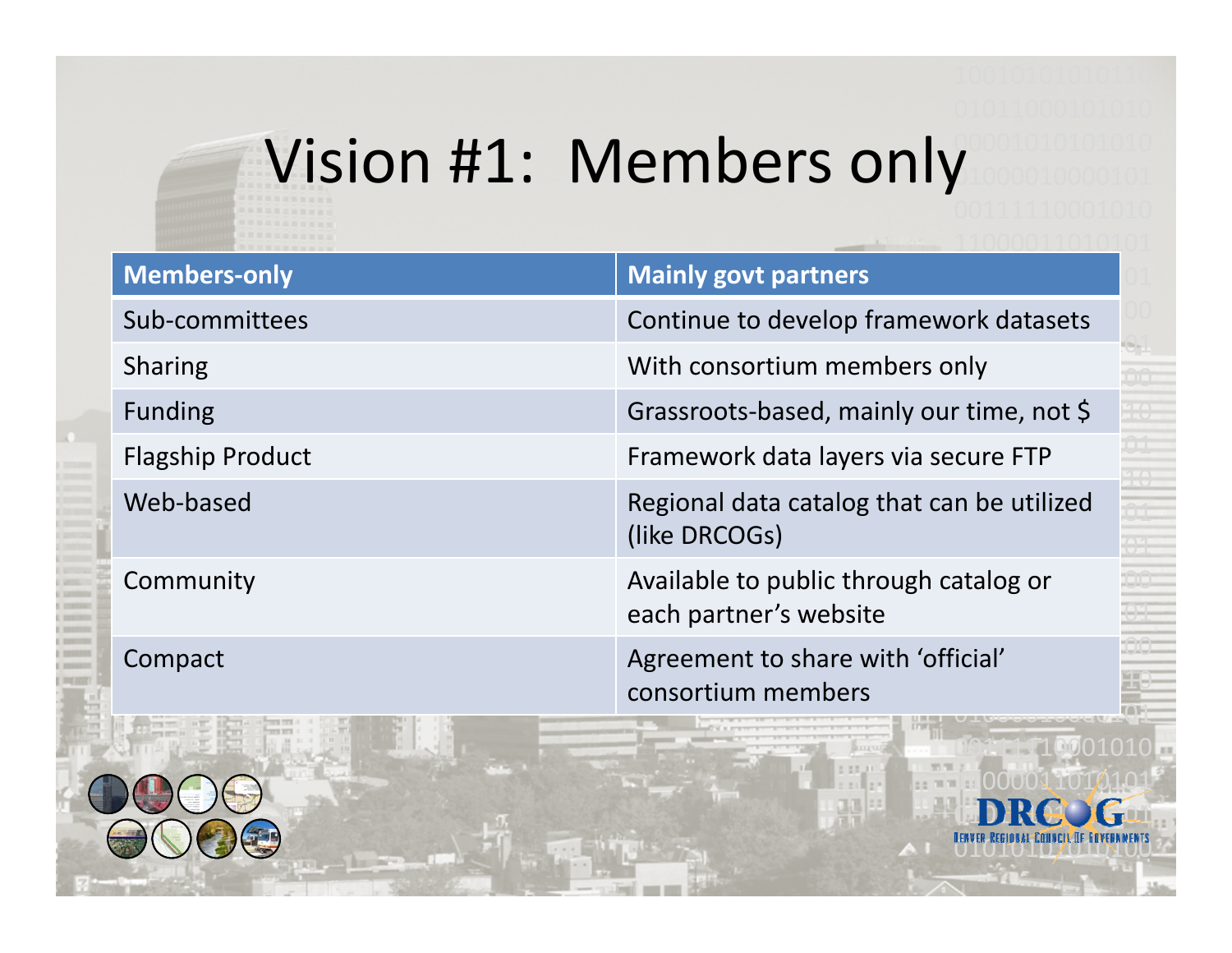### Vision #2: Shared services

| <b>Members-only (with subscriptions)</b> | <b>Paid partnerships</b>                                                   |
|------------------------------------------|----------------------------------------------------------------------------|
| Staffing to develop data                 | Hire staff to develop standardized<br>datasets                             |
| <b>Sharing</b>                           | Some data free, most data has a fee \$                                     |
| <b>Funding</b>                           | Typically project-based; as needed (i.e.,<br>DRCOG land use model project) |
| <b>Flagship Product</b>                  | DVD or FTP with standardized data for<br>subscribers                       |
| Web-based                                | Information about data and subscriptions<br>online                         |
| Community                                | Available to public through paid<br>subscription                           |
| Compact                                  | Agreement to share with 'official'<br>consortium members                   |
|                                          |                                                                            |

0101101011011

01010101010100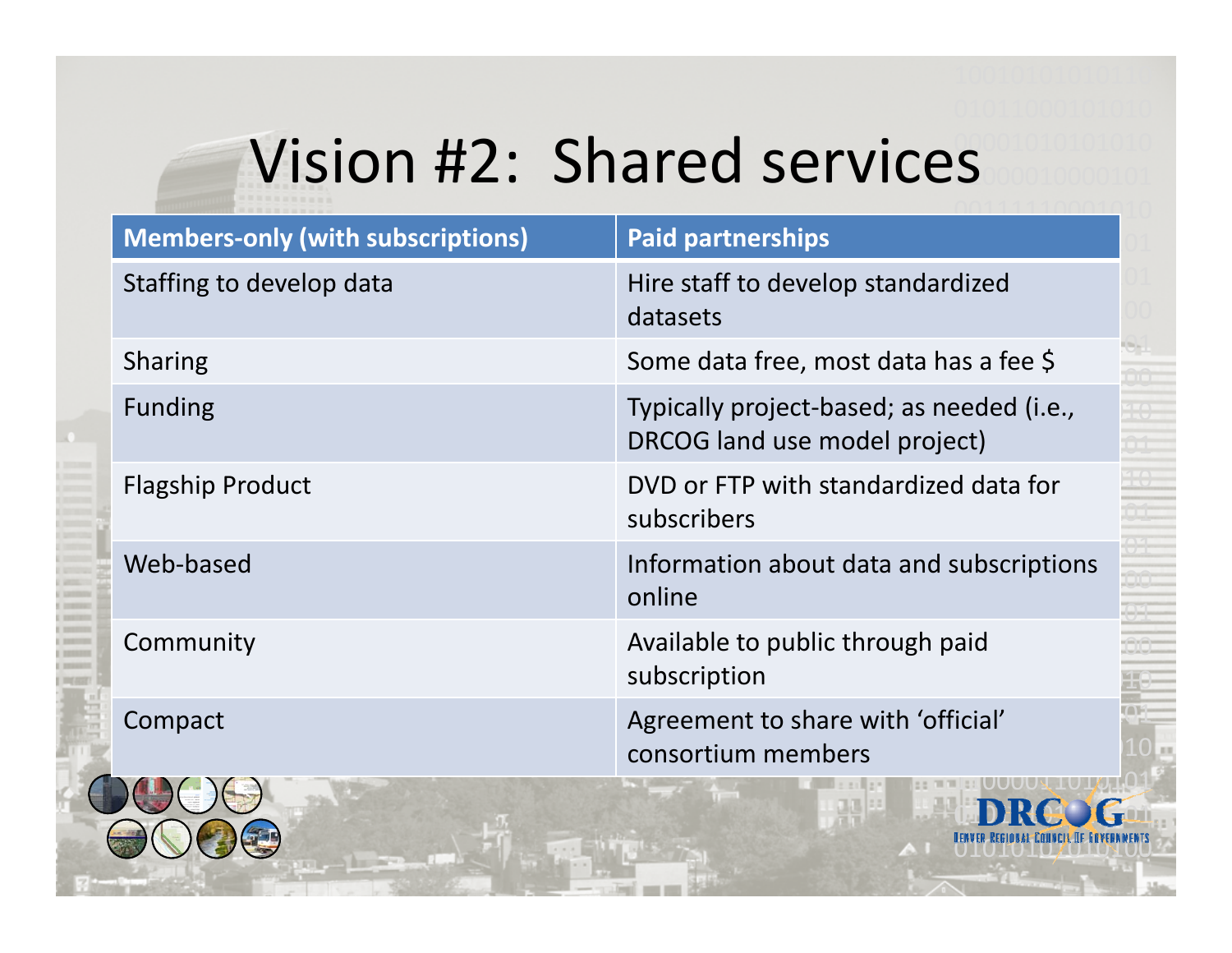# Vision #3: Open access

| Data and apps           | <b>Open access</b>                                                                                                    |
|-------------------------|-----------------------------------------------------------------------------------------------------------------------|
| Staffing to develop     | Share what you are already sharing - but<br>with the DRDC                                                             |
| <b>Sharing</b>          | Open data access                                                                                                      |
| <b>Funding</b>          | Share cost via multi-agency business<br>partnership                                                                   |
| <b>Flagship Product</b> | Open data catalog (OCG-compliant<br>services), RSS/GeoRSS feeds, and APIs for<br>programmers to consume data services |
| Web-based               | Share new app ideas, contact data<br>providers with questions, host a code<br>challenge with prizes $\zeta$ , etc.    |
| Community               | Available to public and entrepreneurs,<br>public/private partnerships                                                 |

 $\mathbf G$ 

01010101010100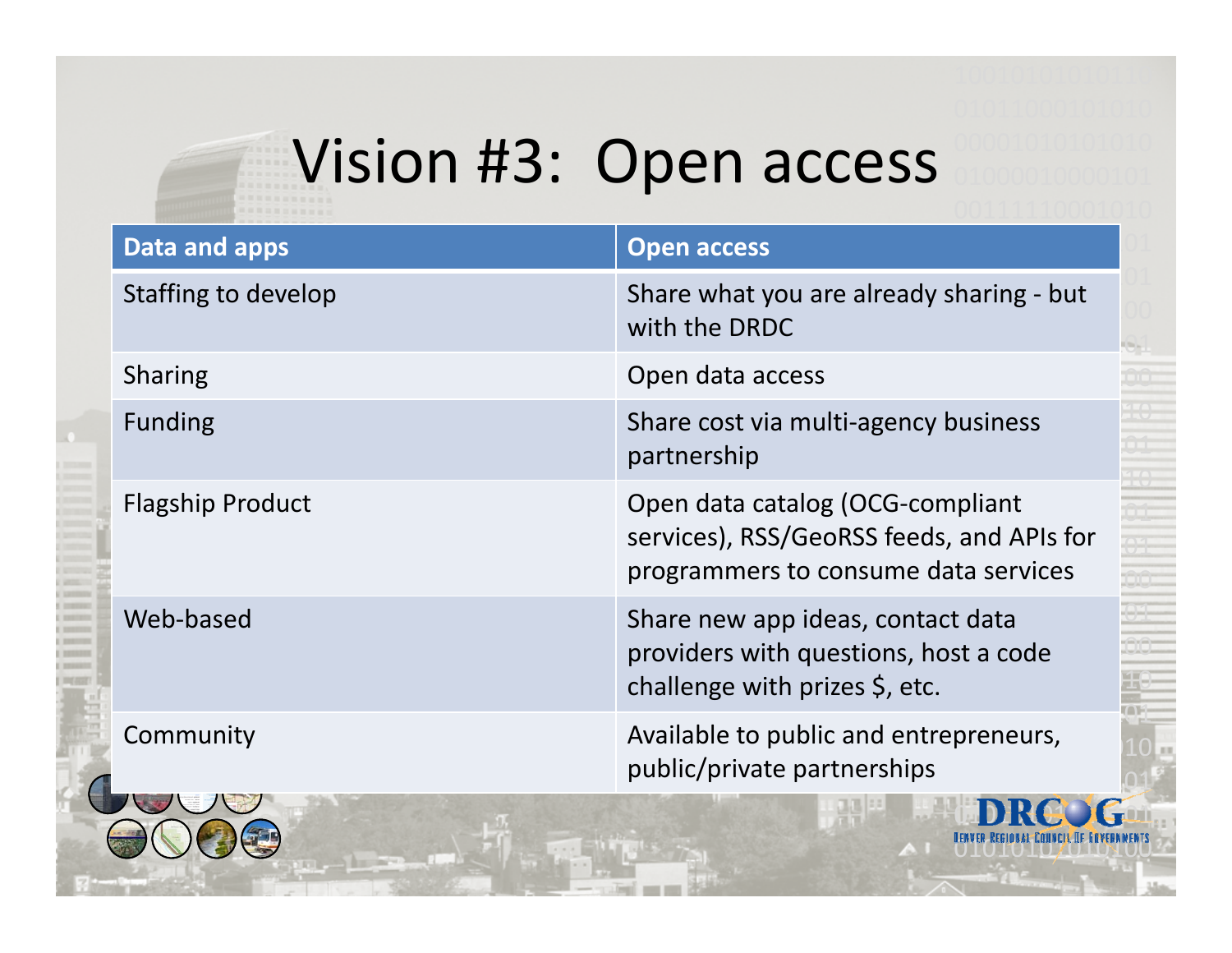|            | How excited are you about Vision #1: |
|------------|--------------------------------------|
|            | Members only?                        |
| 3%         | 1. Love it                           |
| 37%        | 2. Like it                           |
| 17%        | 3. On the fence                      |
| 43%        | 4. Not my kind of vision             |
|            |                                      |
|            |                                      |
|            |                                      |
| <b>COM</b> |                                      |
|            |                                      |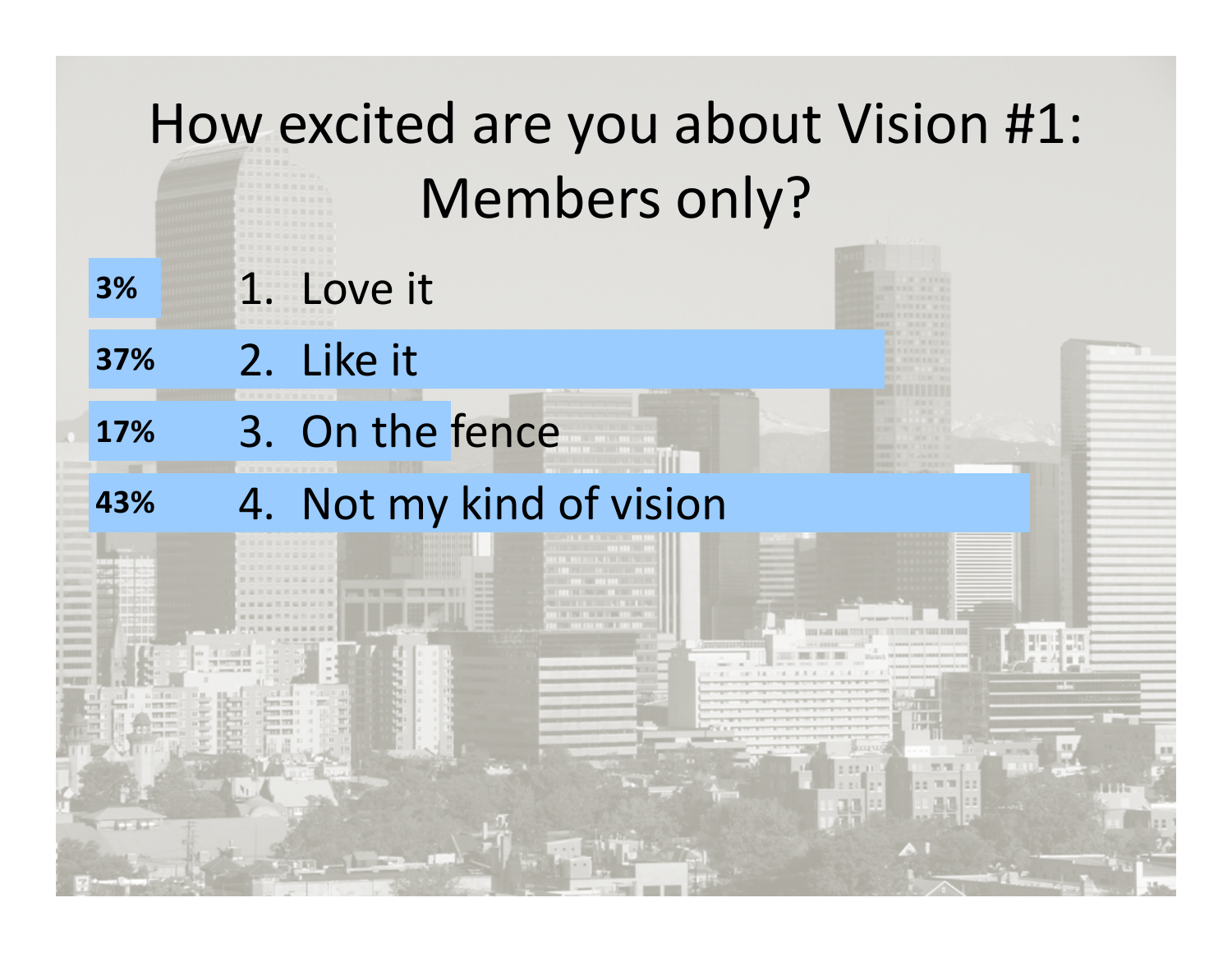# How excited are you about Vision #2: Shared services? **13%**% 1. Love it 2. Like it **48%** % 3. On the fence **25%**4. Not my kind of vision **15% NOTES IN STRUCT**